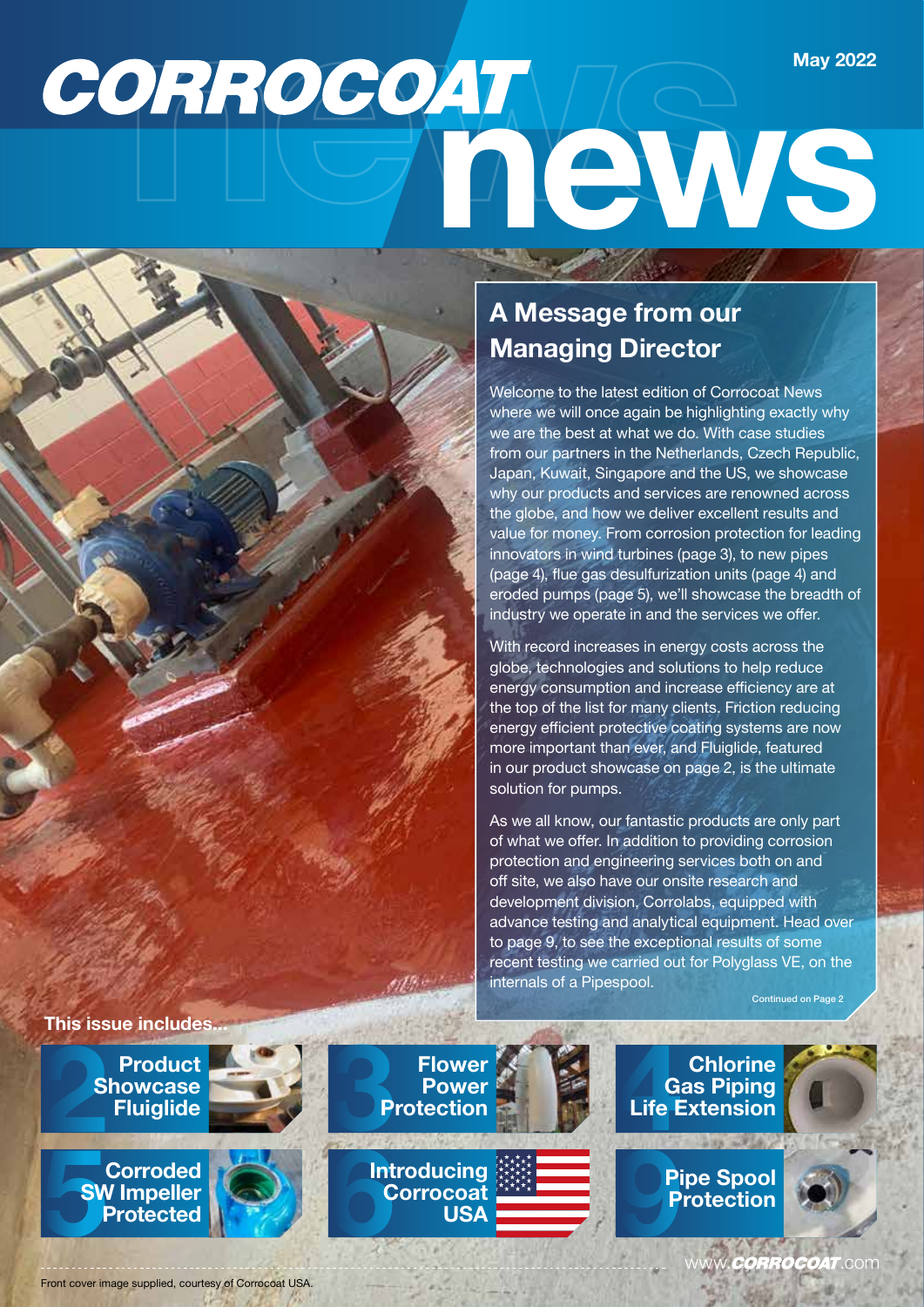In this edition, we also say farewell to Nigel Riley, our Works Director at Corrocoat UK, as he approaches his retirement, August 2022. Nigel has been with the company for almost 33 years, playing a key role in the engineering and operations management and strengthening the team in recent years. Find out more and join us in wishing Nigel all the best, on page 10.

As well as the amazing case studies demonstrating the incredible work and projects which are being undertaken at Corrocoat on a global scale, we'll also be taking a closer look at our operations around the world as part of a new 'Global Partner Profile' feature. In this issue we highlight Corrocoat USA, where we meet the team, learn of recent promotions, projects, key industry sectors and more. Head over to page 6, 7 and 8 to find out more.

As always, with exciting projects and great prospects, we delve deeper in to new and emerging areas of industry across the globe. Here's to delivering industry leading corrosion engineering and long term protection to all.



**Graham Greenwood-Sole Managing Director**

#### Continued from Page 1 **Product Showcase**

# **Fluiglide**

#### **Friction reducing energy efficient protective coating systems.**

With record increases in energy costs across the globe, technologies and solutions to help reduce energy consumption and increase efficiency are now more prevalent than ever.

Increased concern relating to the more effective use of energy resources has resulted in the introduction of new technology in coating materials. This is aimed at maximising the performance of pumping systems used in areas including power generation cooling water systems, the process industries and water and waste treatment.

Our Fluiglide system, first introduced in 1985 has now been applied to literally

Cast iron Ra 18.8 Um worr Mildly Rusted Steel Ra 5.0 Um  $\sim$ Fluiglide 'E' 0.4 Um Fluiglide Ra 0.08 Um

Roughness Amplitude of selected Surfaces

Typical test curves showing improvement in efficiency after overhaul and treatment with the Fluiglide system



The established performance of the Fluiglide system worldwide places Corrocoat in a dominant position in this demanding and competitive field. We have had the opportunity to test and evaluate pumps which have been running, using Fluiglide systems for longer than any other company active in this field.

Corrocoat also offers special abrasion resistant variants of the Fluiglide system, for use where the solids burden is high and abrasive.

#### thousands of pumps worldwide, achieving in every case significant improvements in efficiency. The performance of the process has been subject of extensive test procedures, including evaluation by major manufacturers, utilities and industrial users.

Fluiglide materials offer dual benefits. The system not only achieves notable increases in overall efficiency levels, but also provides an effective corrosion barrier, preventing early fall-off in performance due to nodular growth and surface corrosion.



#### **Pump Running Costs: A Perspective View**

Over an expected life span of 20 years, only 2.5-3% of the cost of pump operation relates to the purchase price of equipment, with a further 2-2.5% attributable to maintenance costs. The remaining 95% is consumed in the cost of the power to run the unit.

With the ever increasing cost of energy over the life of a pump running continuously, the potential savings from the average 4-5% improvement offered by the Fluiglide system offers a fast payback on the initial coating costs.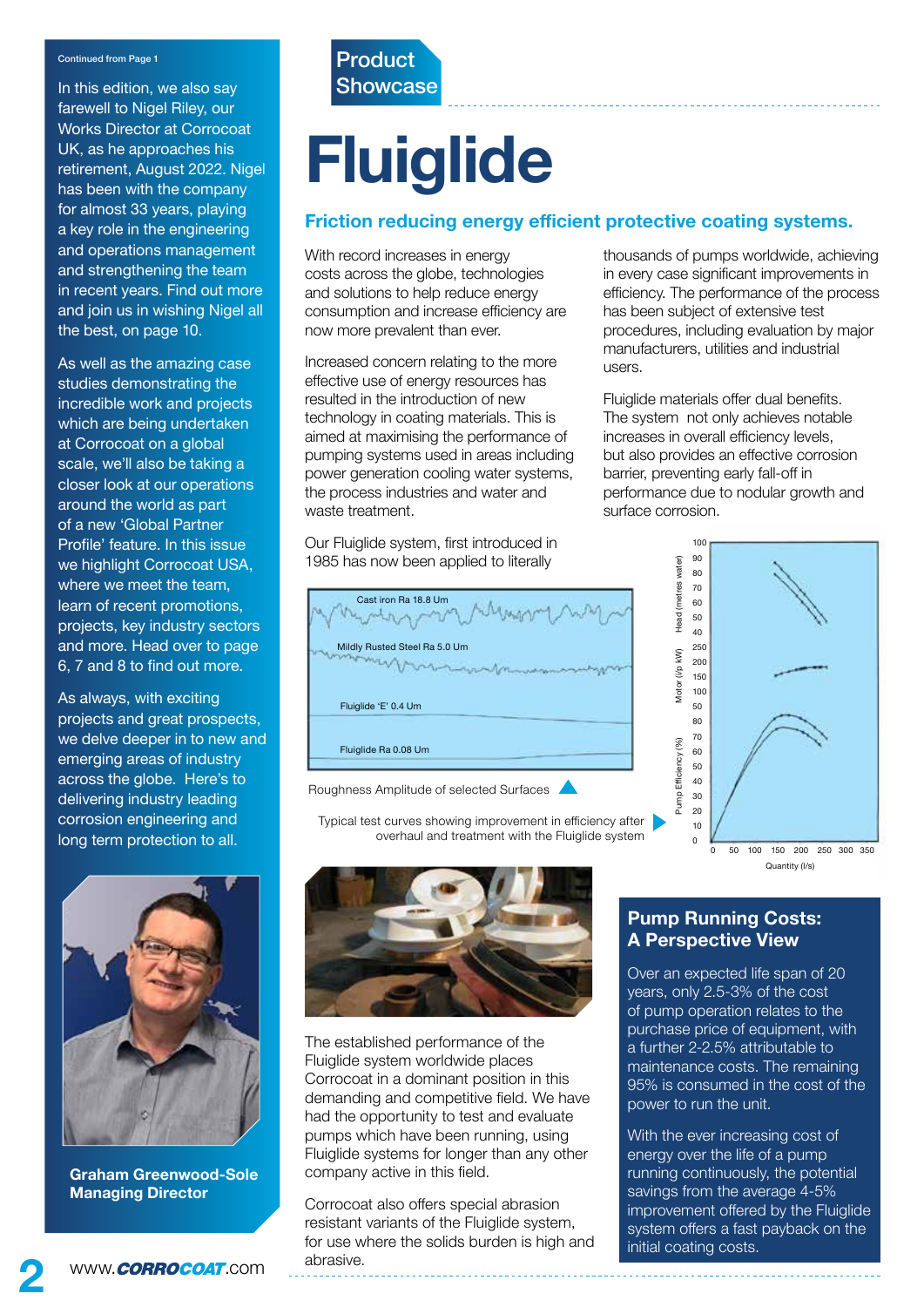## **Flower Power Protection**

**A leading innovator in wind turbines, based in the US and the Netherlands, has installations across Rotterdam, Amsterdam, parts of Germany, Israel and Colombia. The company produce efficient advanced aerodynamic tulip shaped wind turbines, which aim to deliver wind energy for everyone and make small windfarms a leading player in the green energy industry, with no environmental degradation.** 

Following great success, the company started developing larger wind turbines and our partners in the Netherlands, Corrocoat Benelux, recently received the first parts to provide corrosion protection for a wind turbine which would reside in a coastal environment, at The Maasvlakte; a massive manmade westward extension of the Europoort and industrial facility within the Port of Rotterdam. With a total length of 6 meters, the turbine required a protective coating, which needed to be resistant to all weather conditions, especially salty sea wind.

The team blasted the parts, before applying an adhesive layer of Plasmet ZF and finishing with a top layer of Plasmet Corrothane AP1; a high performance, 2-pack, solvent borne, isocyanate-free polyurethane/ acrylic top coat used primarily over the top of other Corrocoat epoxy based coatings to give colour retention and weathering properties. It is designed for use on new construction and maintenance work on marine and offshore structural work, offering excellent protection in aggressive atmospheric service environments.







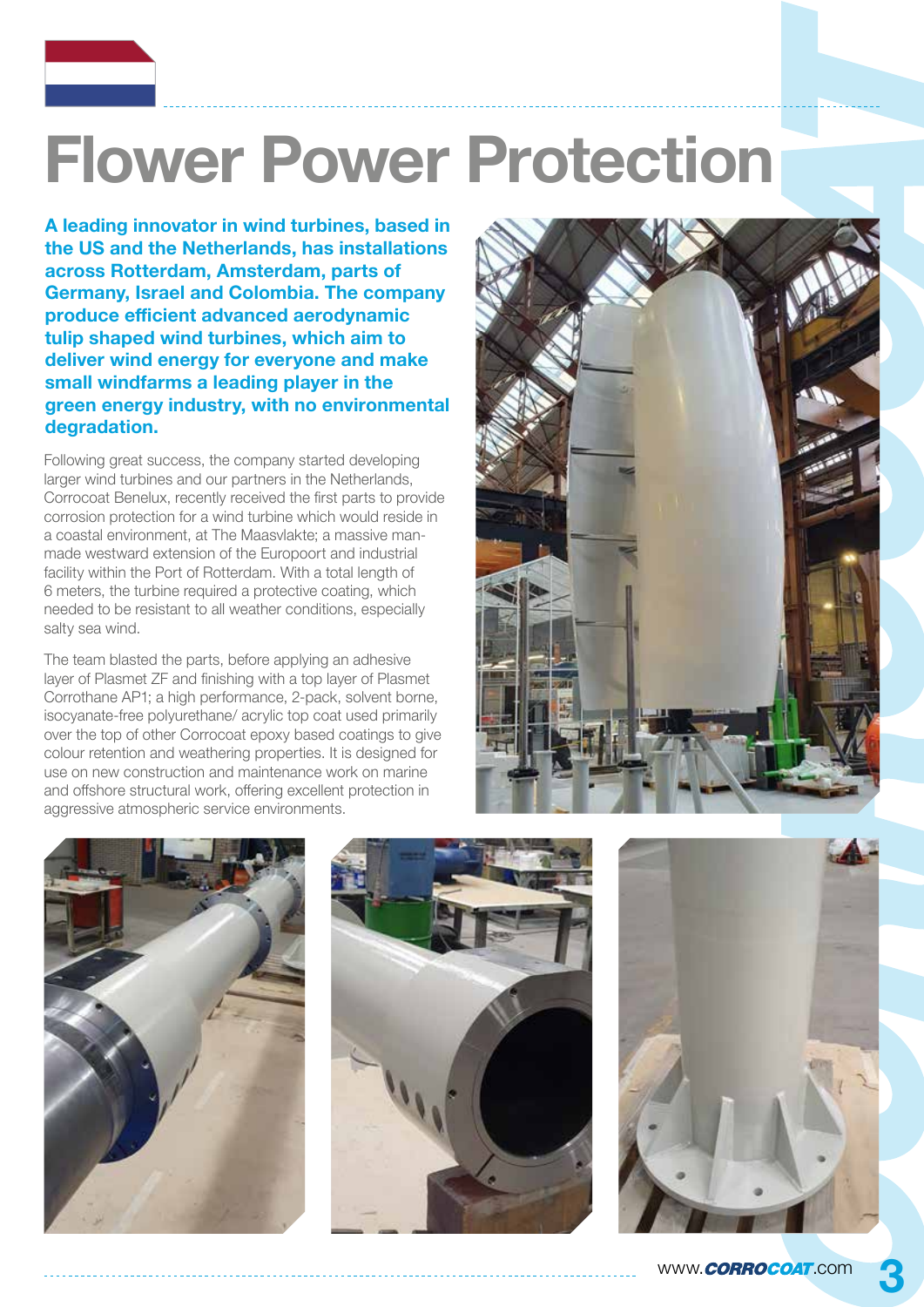### **Extending Life Span of Chlorine Gas Piping**

**Corrocoat Japan were previously contacted by a client, to provide a suitable coating for the internals of a pipe, which would operate in a chlorine gas atmosphere at 200°c. Due to the high cost of metals suitable for this environment, a lining system was preferred and offered by Corrocoat Japan. Following a successful 1 year trial in operation, the client provided 2 more pipes to be lined by Corrocoat Japan.**

The team selected Corrothane XT; a three-pack cold cured vinyl ester-urethane polymer alloy with glassflake, to protect the pipes. Corrothane XT offers excellent heat and chemical resistance (of 160°C in a liquid environment), as well as protection in an atmospheric environment (up to 260°C). The coating system has been widely adopted as a countermeasure in high temperature and high corrosion environments. The team predict the coating performance will still be in good working condition for more than 5 years in this environment.







### **Protection of New Build Flue Gas Desulfurization Units**

**Corrotech, our Czech partners, recently worked on a project to provide corrosion protection for the internals of two new 450m<sup>2</sup> carbon steel flue gas desulfurization units at a coal power plant, for a leading provider of innovative technology and solutions for the energy sector.**

Although new, numerous substrate defects were detected on the internal surfaces following abrasive blasting to cleanliness Sa2, which were immediately repaired ahead of a second round of blasting to Sa2 1/2. Due to the size of each unit and the complexity of working around multiple connections, openings, manholes and beams, the internals were split in to 9 application phases, with each phase treated separately and then connected to the next phase.

Each phase was primed with Polyglass PPA/PPV before the application of Polyglass VEF as a corrosion barrier. All corners were rounded off to a 6mm minimum radius by Corrofill VE to relieve stress areas before lamination commenced with LR600 and multiaxial cloth 600g/m2. Six layers were applied in total with Polyglass VEF WR being applied as an abrasion barrier and completing the final stage of the coating process.

The team exercised excellent planning and execution, reaching maximum overcoating between each layer and completing the project within the agreed timescale.









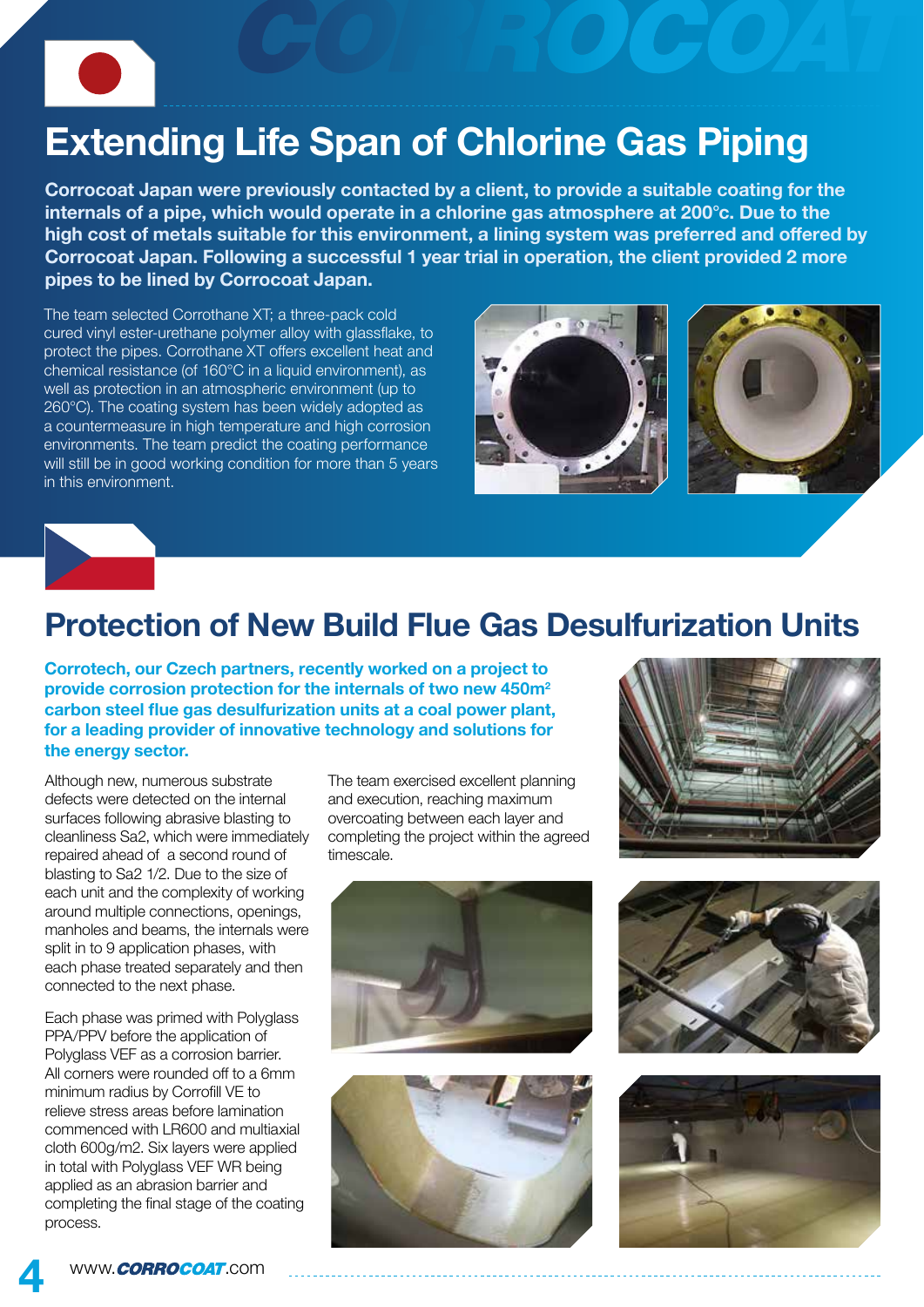### **Protection for corroded SW Impeller**

#### **BHM Engg Services PTE Ltd are our exclusive distributors and specialist applicators in Singapore.**

They have recently undertaken several projects working on the refurbishment and restoration of pumps for a couple of clients in the marine industry, who chose to save costs substantially by repairing their pumps with composite material, as opposed to replacing them with the purchase of entirely new equipment. All work was carried out in the workshop by brush application, using Polyglass Standard; a two pack cold cured polyester/acrylic co-polymer enhanced with glassflake.













### **Polyglass VE for split pump refurbishment**

**A client operating in the process industry previously had a pump coated by another supplier, which had suffered chemical attack as a result of corrosion.** 

The pump unit was refurbished and coated with Polyglass VE: A cold cured glass flake vinyl ester acrylic co-polymer, which offers superior resistance to chemical attack from equipment used in an immersed environment.





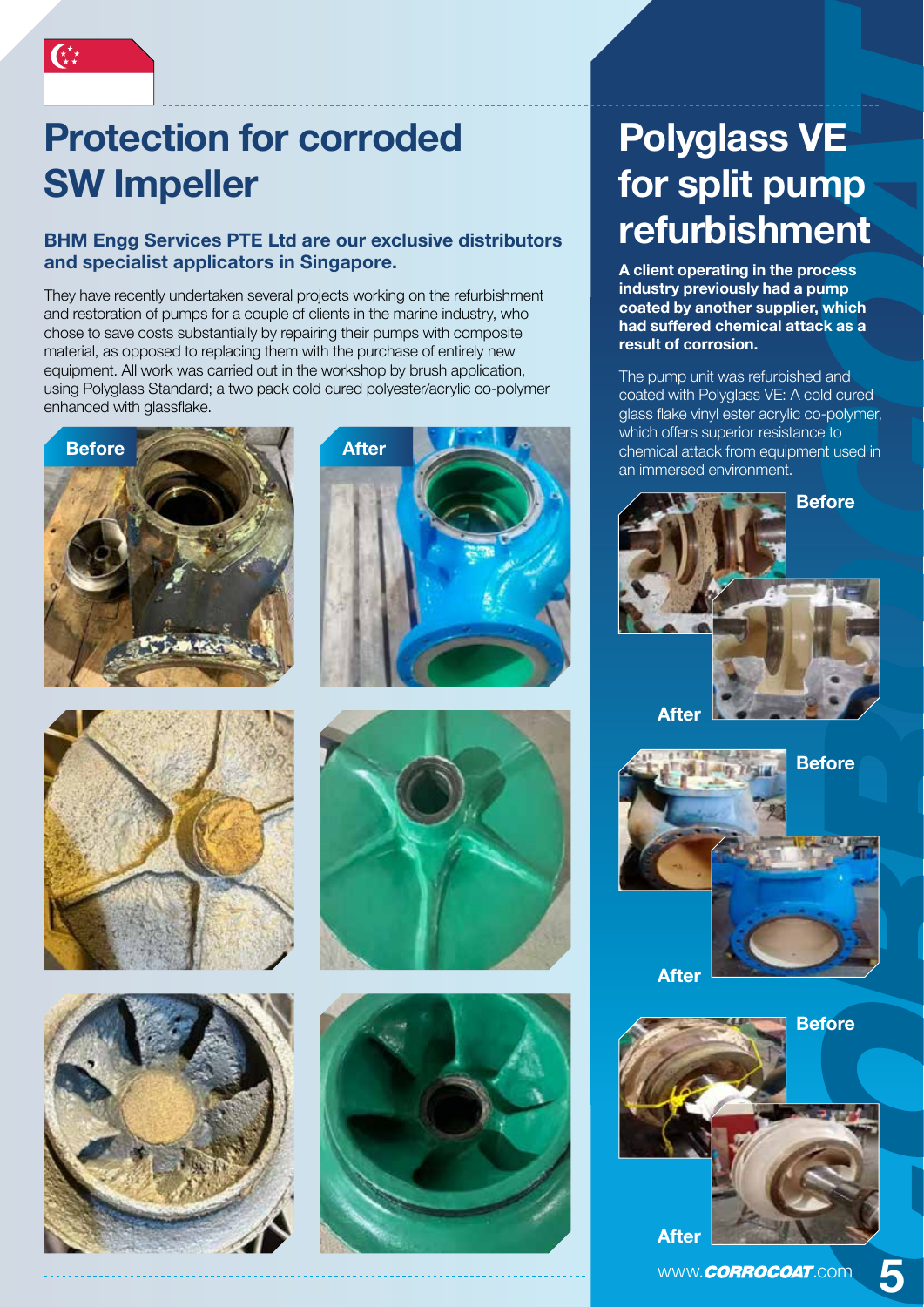

## *CORROCOAT USA*

**Key Facts: In operation since 2008** Based in Florida **General Manager – Josh Tankersley Team size: 20** 

## **Meet the Team**

#### **General Manager** Josh Tankersley

Josh joined Corrocoat USA in July, 2010 as a Sales Engineer. Most of his previous work experience was in estimating and project management for the commercial construction industry. At that point, the company was just two years old and it had been less than a year since the company had seen a change in management. There were just 6 employees at Corrocoat USA at the time.

In March of 2012, Josh was promoted to General Manager. Since then, the company has grown significantly. At present, the annual revenue is 5 - 6 times what it was in 2012. Corrocoat USA continues to expands its customer base by tireless selling, executing some very difficult and challenging projects and a 'do what it takes' passion and mentality from its 20+ team.



#### **Operations Manager** Curtis Dexter

Curtis joined Corrocoat USA 3 years ago, as the Operations Manager. Most of his previous experience was in the sales and maintenance of heavy-duty industrial cranes. Almost immediately, Curtis' high industrial IQ, existing knowledge base and determination, positively affected the safety program, facilities improvement initiatives and on site project management goals.

Curtis is directly responsible for resource and facility management, as well as oversight responsibility on all coating applications projects and human resources management for the applications teams.



#### **Senior Superintendent** Ken Conklin

Ken has been with the company for 5 years. Starting as a trainee apprentice, Ken quickly rose through the ranks to superintendent as the result of excellent workmanship, leadership ability and product knowledge. Ken has lead Corrocoat USA teams in Mexico, working in a Demister at a steel plant, as well as offshore work in Trinidad and Tobago. He is currently the Senior Superintendent

at a major power plant, supervising 8-15 Corrocoat staff on annual turnkey maintenance projects.

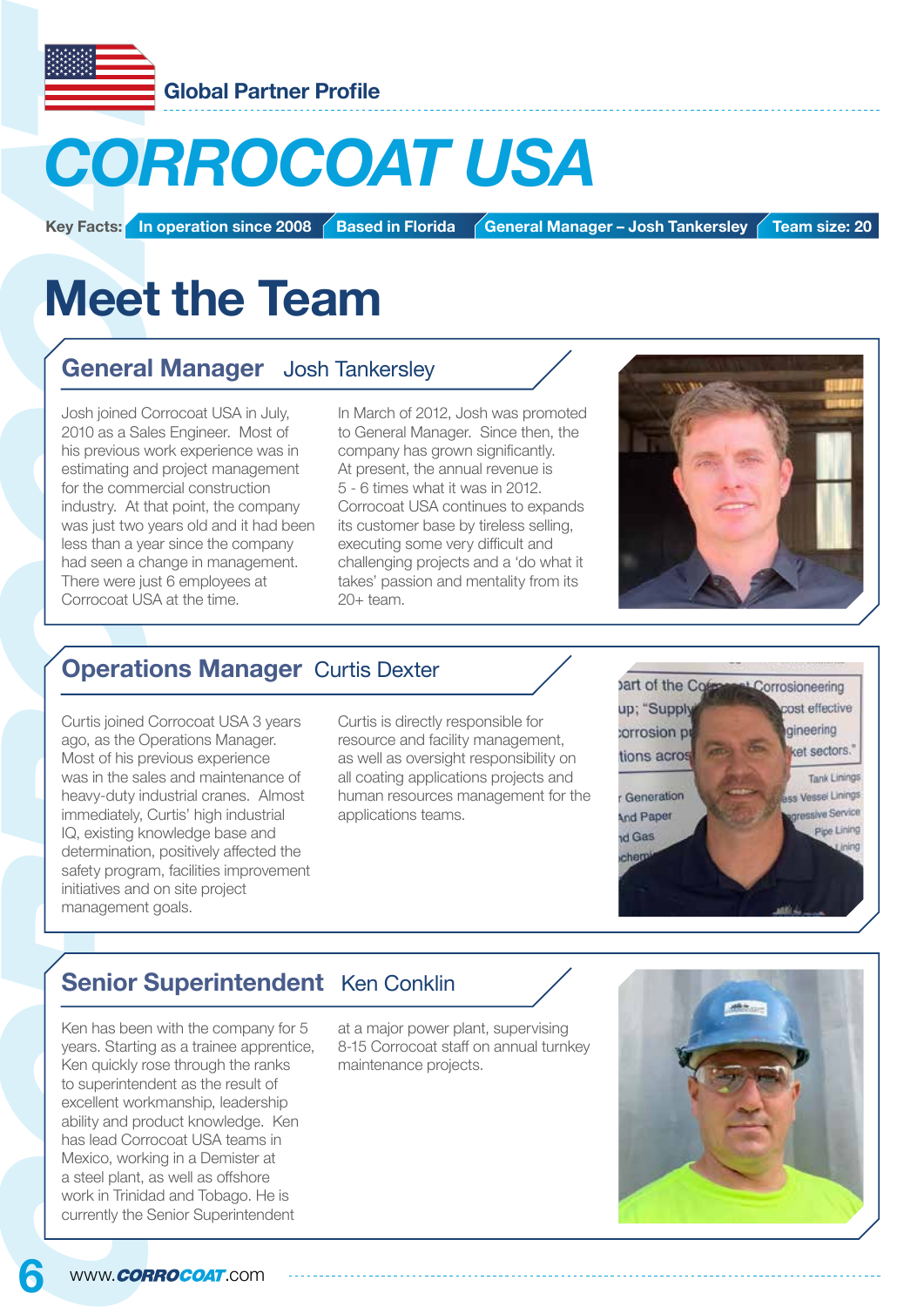#### **Global Partner Profile**



### **Key Industry Areas**

Currently, a key area of industry for which Corrocoat USA deliver their services is on-site corrosion protection and mitigation in the Power Generation industry; working to internally line components of FGD systems, Cooling Water Systems and balance of plant maintenance and corrosion mitigation.

They also work on site to protect the various aspects of a handful of pulp and paper plants, petrochemical plants, which process the by-products from the pulp and paper plants, performing tank linings and concrete refurbishment.

In the workshop, over the past few years, they have internally lined pumps used at NASA and small tanks and vessels imported from around the US. They have also worked on a multitude of produced water pipes from Louisiana that have been shipped out to several oil and gas platforms in the Gulf of Mexico, following corrosion protection.

Left to right: Ken Conklin, Leonard Wright, Xavier Coleman, Ebay Murray,

Ibe Murray, Jay Bergeron, Billy Kirkland, Charles Nosbisch



### **Plans to Expand**

As the operation in the USA continues to grow and news of the successful applications spread throughout heavy industry, Corrocoat USA plans to expand geographically from their location in Northeast Florida, west towards Louisiana and North into Georgia and the Carolinas. Within these emerging territories, they will seek to reproduce the same level of integrity, attention to detail and excellence that is integral to all Corrocoat operations across the globe.

The application team (aka "Engineering Team") consists of an extremely talented group of men, each bringing a variety of skilled and non-skilled labour ranging from carpentry and roofing to shipyard blasters and painters. Great effort is taken when recruiting team members and also to retain them and continue honing the best talent in the area/industry.

### **Current Projects**

In addition to the ongoing work as the resident coating contractor at a Power Plant, the team are also working on a surface tolerant painting project at a different power plant, lining produced water pipes

in the workshop and just finishing up on the concrete and steel corrosion mitigation and protection at a sulphuric acid building at a petrochemical plant (read case study on page 8).

### **Recent Promotions**

**Congratulations to the following members of the US team for their recent promotions.**



**Ryan Robertson** – Project Foreman to Superintendent



**Ibe Murray** – Journeyman to Project Foreman



**Josh Lyons** – Journeyman to Project Foreman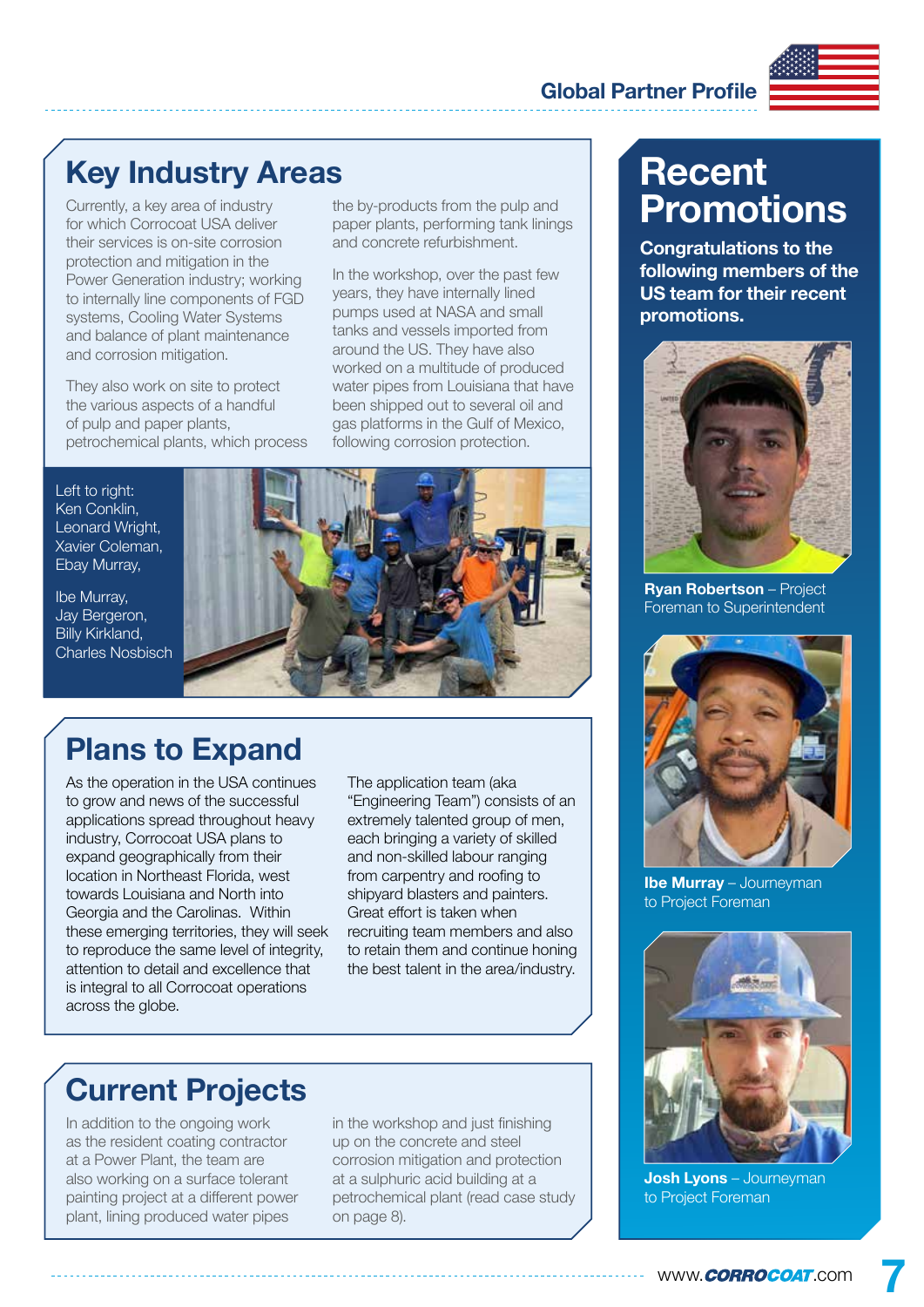

### **Sulphuric Acid Building Corrosion Mitigation and Lining**

**Corrocoat USA was asked to perform a corrosion assessment for a client on a 2 year old, 4 story building that houses a sulphuric acid generator on a petrochemical plant. Due to incorrect material selection, the process piping leaked acid throughout the building causing significant deterioration to the galvanized structure and concrete on grade. The concrete was previously lined with a competitor's concrete coating designed for short-term exposure in secondary containments. Beneath the leaking areas and around the concrete were pitted with depths up to 4 inches deep.**



Shortly after reviewing Corrocoat USA's corrosion assessment report, the client hired Corrocoat USA to supply and apply our Plasmet AR3 lining system, to refurbish the surface and protect against continual immersion. Some work was completed using pre-coated fiberglass sheets while the building was running, and then applied directly at a later stage to the prepared concrete, while the client addressed the root causes of their corrosion problems.

The surface was prepared using a wet abrasive blast unit combined with utilisation of a salt remover, followed by a high pH cleaning agent to alkalinize the surface. The concrete pH was then tested to ensure compliance to Corrocoat USA's own standards. Plasmet ECP (Epoxy Concrete Primer) was applied at 6 – 10 mils wft. Plasmet ECP penetrates into the concrete protecting subsequent coats from latent moisture, while fortifying the concrete at the surface.

Prior to installation of the new pumps in the building the 33ft x 2ft x 2ft' high pump bases were poured using Corrocoat's Epoxy Polymer Concrete



(EPC). The EPC cures to provide 20,000 psi compression strength and 1,800 psi tensile strength and can be coated the following day, saving time while increasing reliability.

Pits on the surface were filled with Corrocoat Zip E Screed, a glass flake reinforced epoxy coating, enhanced with a proprietary blend of fillers that allows for resurfacing to direct liquids towards the sump– an important aspect of the project for the customers' engineering team.

Once the screed was sufficiently hardened, Plasmet AR3 was applied at 48 – 60 mils dft (1200 – 1500 microns) in two to three coats, mixing in an aggregate for non-skid in the high traffic areas. As we have seen in many other applications, the Plasmet AR3 is unaffected in the presence of all concentrations of Sulphuric Acid – it was the ideal solution for this project.

\*Note that in one stage of the project, the team in the US had to leave the site for several weeks whilst the Corrocoat Zip E Screed was down in an area without the topcoat. During their absence, there were repeated releases



of the 40% sulphuric acid onto the Zip E Screed and the coating held up well, it was easily swept blasted and overcoated after being submerged for days.

On the galvanized steel, the team prepared the surface using a mixture of pressure washing with their 5,000 psi, 4.5 gallon per minute pressure washer in conjunction with the power tools, to prepare the portions of the steel that were showing signs of corrosion. They primed with Plasmet ZF and the nuts and bolts were stripe coated using the Corrofill E. The structure was then coated using the AR3, applied at 32 – 40 mils dft.

Josh Tankersley, Corrocoat USA General Manager said; *"On a project that required constant change of strategy due to variable safety considerations associated with evolving project priorities and coordination, I am very proud of our teams' ability to utilize Corrocoat materials to transform an otherwise 'snake bit' new building, into a sustainable asset that will support the customer's production efforts for many years to come."*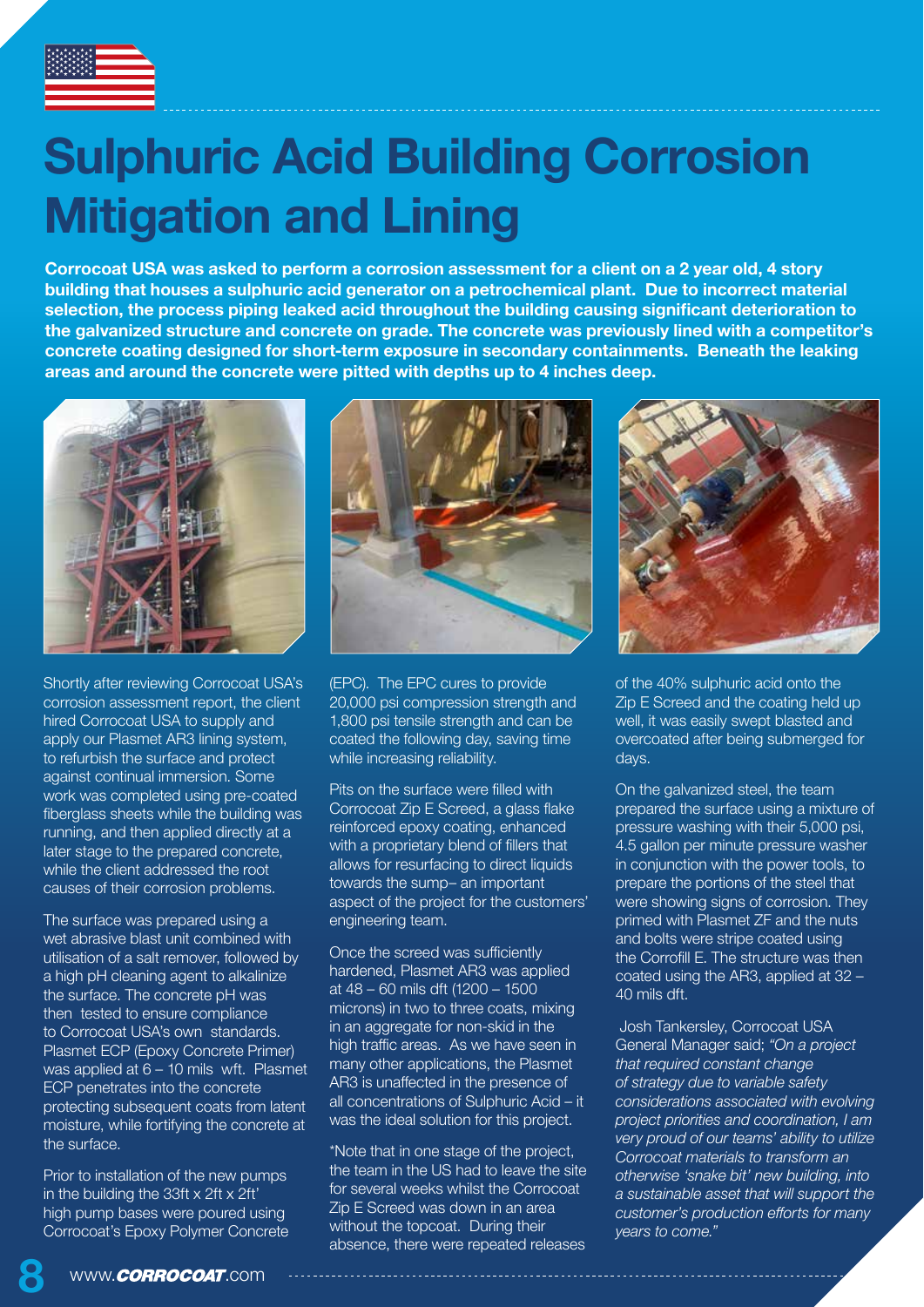

## **Polyglass VE Pipegrade Test Spool**

#### **Corrocoat UK, were recently awarded a contract to protect 300 new pipe spools of various dimensions by a multinational energy client. Corroglass 600 series was the coating system selected as it offered the best long-term corrosion protection on the FPSO.**

With pipe diameters between 50mm and 300mm, a number of coating strategies were employed including the in-house pipe-blasting and pipe-coating technology, piperolling and a carefully controlled flood and drain technique.

Used primarily on small bore pipes of complicated geometry, the flood and drain technique allows coating to be applied by trained technicians, into areas which would otherwise not be accessible. This technique has been successfully used for lining pipes with Corrocoat materials for over 40 years.

As part of the Q.A. requirements the end client requested that a pipe lined by flood and drain should be cut and assessed after coating, to show the excellent coverage which can be achieved using this application method.



A pipe containing two bends and a tee piece were supplied by the client for the assessment.

The internal surfaces of the pipe was first abrasive blasted and then coated with Polyglass VE Pipegrade using the flood and drain method. Application was carried out 4 times, allowing the coating to gel between coats and ensure that the coverage was sufficient.

The spool was allowed to cure for 7 days prior to being split along its length using an angle grinder.

Dry Film thickness readings were found to be a minimum of 1,260µm with an average of 1,436µm and a standard deviation of 135.63µm. Readings were taken every 150mm along the length of the pipe.

The pipe was spark tested at 17000 KV AC and no defects were found.

As you would expect there was a small amount of mechanical damage at the edge of the cuts, but away from these areas, the coating was found to be uniform and intact. Adhesion was then tested in accordance with ASTM D4541. The surface of the coating and the adhesion dollies was abraded with P60 sandpaper. The test dollies were attached using the same batch of Polyglass VE Pipegrade (Batch 30) as the adhesive and then tested after 24hrs using a hydraulic adhesion test.

The results of the test were exceptional. The coated test spool had average adhesion value of greater than 20MPa, which was the limit for the test equipment.

Dolly 1 and 3 could not be removed from the surface, whilst the remaining dolly giving a value of exactly 20Mpa.

|                | <b>Dolly Adhesion</b><br>value (Mpa) | <b>Mode of failure</b>                                         |
|----------------|--------------------------------------|----------------------------------------------------------------|
|                | >20                                  | No failure – unable to remove dolly                            |
| $\overline{2}$ | 20                                   | 95% Failure of the adhesive,<br>5% cohesive failure of coating |
|                | >20                                  | No failure – unable to remove dolly                            |



In conclusion, the coating thickness, integrity and adhesion was found to be excellent along the length of the spool piece, validating the method of application and as would be expected for this high performance lining.